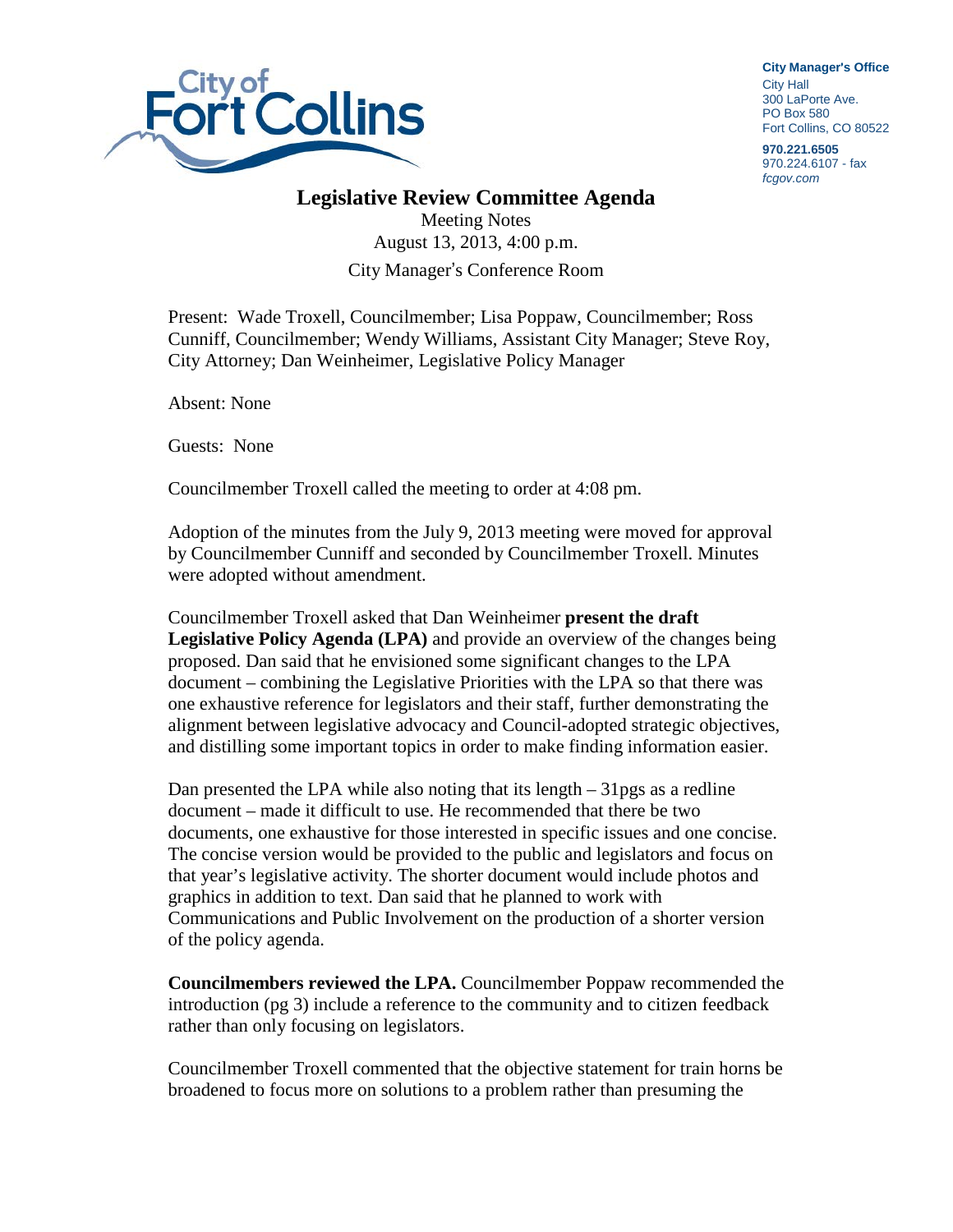

solution. This comment generated discussion around cooperative demonstrations and incorporating innovative and technologically new ways to address both train noise and other similar issues in the community. Councilmember Troxell recommended that, as a guiding principle, **Fort Collins supports the use of cooperative demonstrations and technology pilots**.

Councilmember Troxell further noted the possibility of a demonstration with regard to the next objective – **funding transportation infrastructure**. He said that there are opportunities to demonstrate point to point mass transit. He referenced the electronic taxi – a service allowing booking a taxi ride through a smartphone – as a possible transportation alternative to work with MAX. He thought that this service could even have a City connection to integrate it with mass transit.

Councilmember Cunniff commented that there was not a priority objective about **climate change**. He said that especially around mitigation strategies he would like to see language added to the Legislative Priorities seeking federal support for climate change policy. Councilmember Troxell agreed, especially with regard to community-based solutions such as warning systems and technology that might provide citizens notice of dangerous conditions.

Councilmember Troxell noted that there was not a mention of marijuana in the state priorities. He said his specific concern is addressing **marijuana consumption in the under-21 population** – increasing education and enforcement for that demographic group. Councilmember Poppaw agreed that under-21 marijuana use needs to be addressed and that a fact-based education approach to informing youth about the risks and consequences is needed.

Councilmember Troxell sought to broaden a statement on waste reduction (pg 7) to read that **Fort Collins supports legislation to encourage reduction of waste**. He said that it is important to address point-source waste and to find alternatives to adding to the waste stream. Councilmember Poppaw sought to clarify whether this policy priority should include power to implement impact fees relative to waste creation. Discussion of the group indicated that this could be done already at a local level should Councilmembers choose to pursue such a policy.

Councilmember Troxell made some general comments about the LPA draft, saying that he would like to see **legislative information posted to the website**  including a tracker of City positions on bills. Dan said that he would look into that.

Discussion of the policy statements in the LPA centered on economic health and economic development (pg 12). Councilmember Cunniff questioned putting **tax increment financing** under economic development, saying that it is not an economic development tool rather a financing tool. Councilmember Poppaw